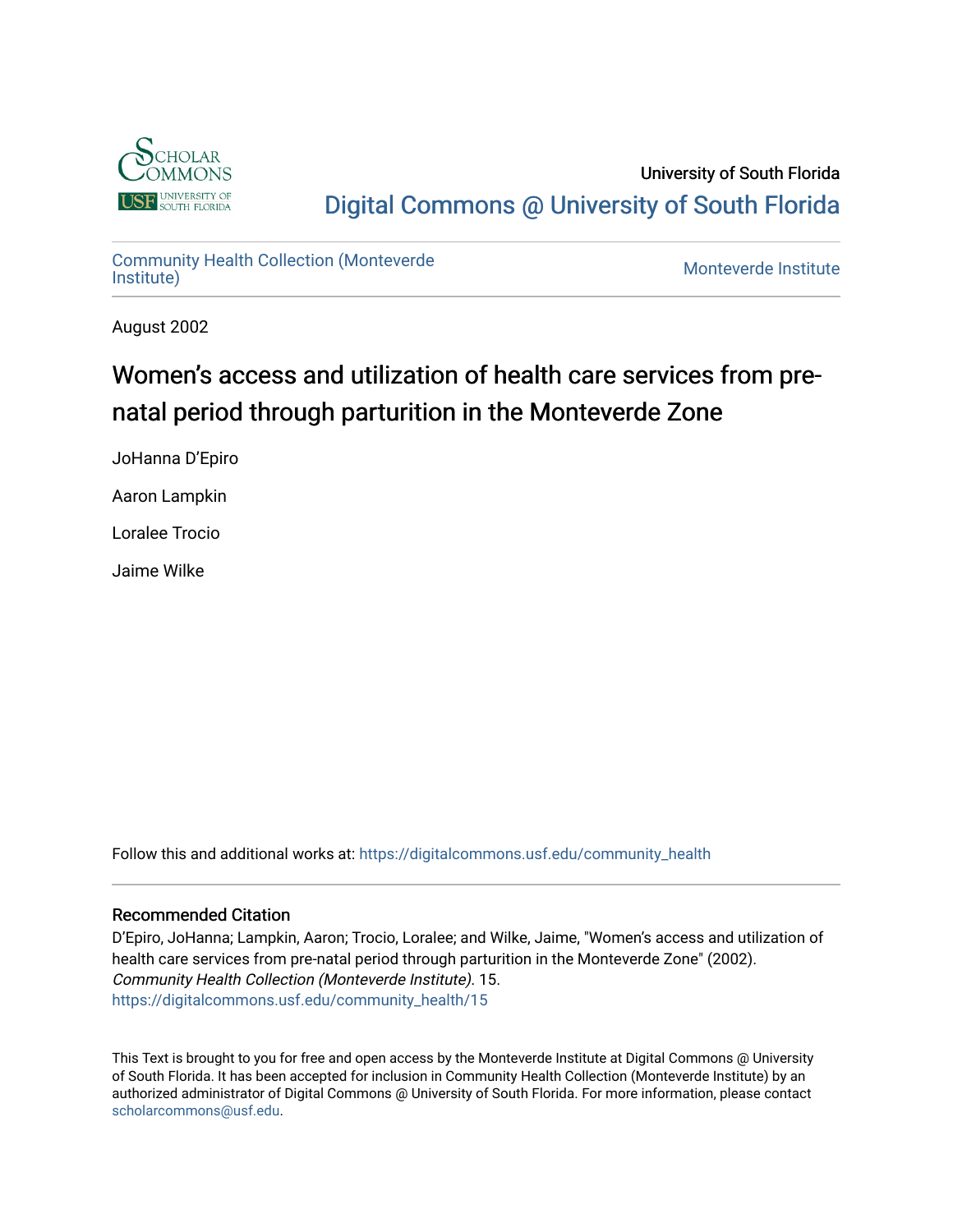# **Women's Access and Utilization of Health Care Services from Pre-natal Period through Parturition in the Monteverde Zone**

**JoHanna D'Epiro Aaron Lampkin Loralee Trocio Jaime Wilke**

Globalization and Health Monteverde Institute June 23 to August 4th, 2002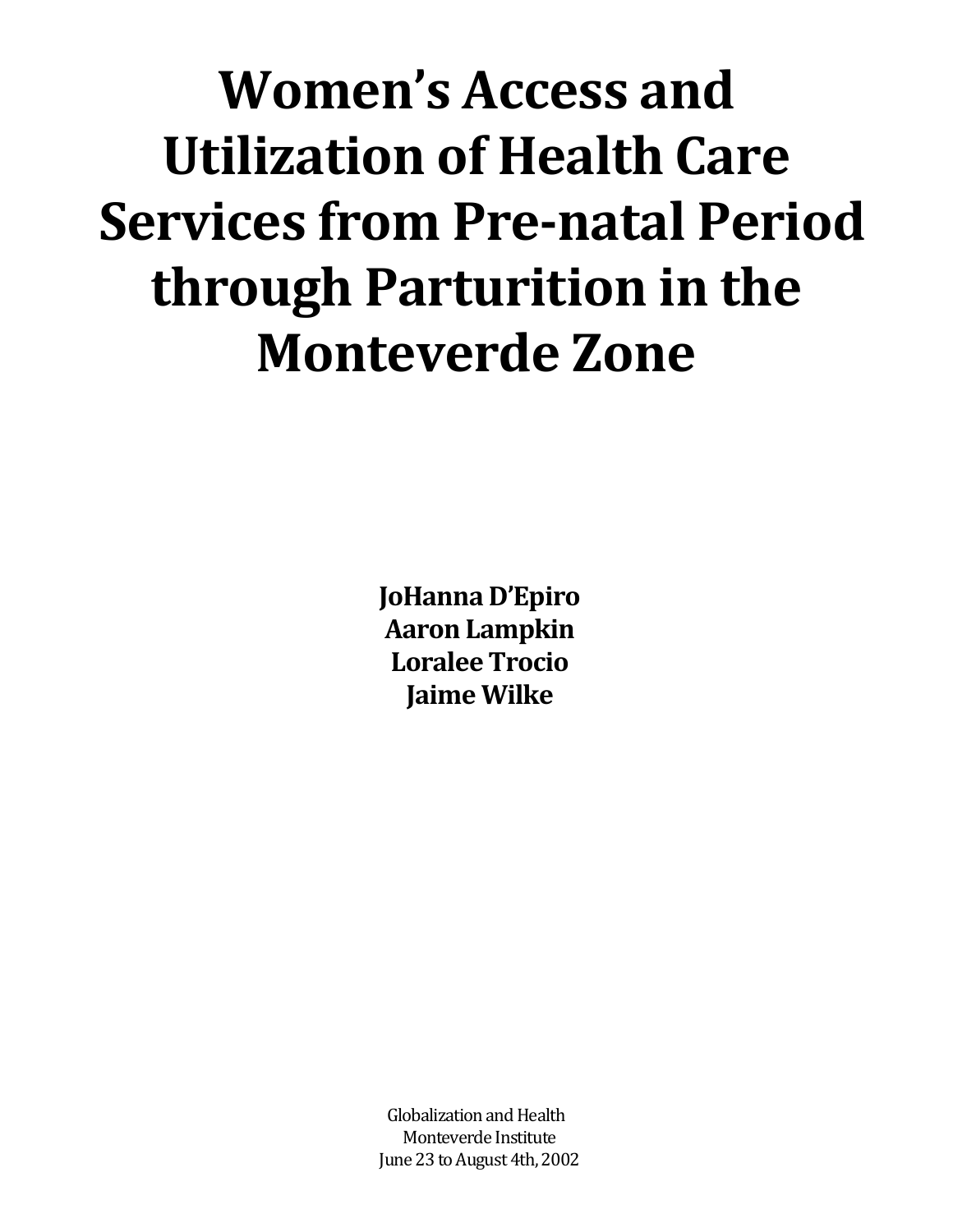# **Abstract**

*The purpose of this analysis is to conduct a retrospective, exploratory study of access and utilization of health care services from the prenatal period through parturition in the Monteverde Community. Initial interviews indicated that although universal health care is available to all women in the Monteverde zone through the CAJA, many women were not satisfied with the services they received and still others chose private physicians for care. A quantitative survey tool was utilized to assess the satisfaction of women with clinic services. In-depth semi-structured qualitative interviews were also conducted. The research group focused on women of childbearing age. Women were questioned about clinic utilization, satisfaction with services, and suggestions for improvements. The results of our study show that, overall, 67% of women are satisfied with women's health services at the clinic. Women also reported their largest concern with the clinic is the quality of care and the experience of the doctors. Of those surveyed, 47% either disagreed or strongly disagreed that they were satisfied with the doctors at the clinic. The study also highlighted the need for additional services such as a birthing center, a laboratory, specialty services, and H1V/A1DS testing. While limitations to the current study exist, the findings warrant further investigation into the access and utilization of services at the Clínica Monteverde.*

# **Personal Biography of the Team**

The research team consisted of four members from various research backgrounds. JoHanna D'Epiro is currently physician's assistant with a strong interest in birth outcomes. Aaron Lampkin is an undergraduate at the State University of New York at Buffalo majoring in Physical Anthropology. Loralee Trocio is finishing a graduate program at the George Washington University, School of Public Health and Health Services in Washington, D.C. Her focus lies within international health program development. Jaime Wilke is a Doctoral Student from the University Of South Florida College Of Public Health with a concentration in Community and Family Health and Humanitarian Aid. Each member of the team had a prior interest in aspects related to access and utilization of health services, women's health and reproductive health. It felt appropriate for the members to address the topic at hand, especially considering prior efforts made by former Monteverde students to assess adolescent pregnancy and the community's request to learn more about utilization of clinic services.

# **Introduction**

One of the highest priorities in Public Health has traditionally been the health of pregnant women and their children. For a healthy society, it is necessary to ensure the best possible start to life. Infant mortality, an indicator of health in a society, is greatly affected by maternal health and by the care a woman receives from the prenatal period through parturition. This care is impacted by access to care, uti li zati on of services, and the quality of services received.

This study is the result of preliminary research that indicated dissatisfaction with services provided to expectant mothers by the Clínica Monteverde. Preliminary research generated questions regarding the ability of the clinic to meet the needs of women from the prenatal period through parturition in the Monteverde Zone. The goal of this analysis is to conduct an exploratory study of access and utilization of health care services from the prenatal period through parturition in the Monteverde Zone.

# **Historical and Social Context**

Traditionally, women all over the world tend to be the victims of less access to health care services,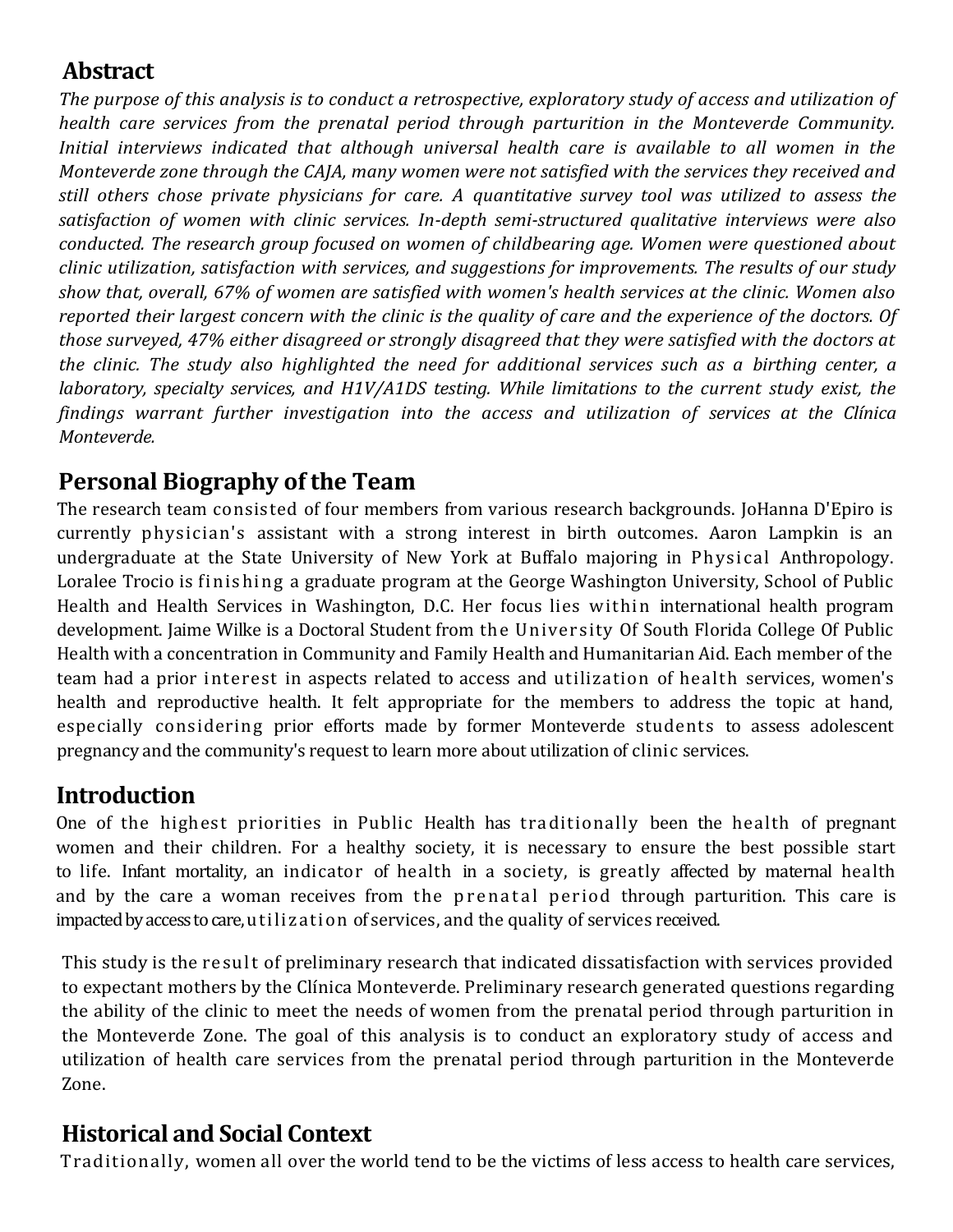significantly more than men. Women are more apt to have less decision-making power when it comes to their own health, typically a result of socioeconomic status, poor living conditions, and gender differences. Access to health care has a direct effect on all aspects of their lives, including the health of their children and family. The chances of decreased health statuses in children correlate to their mother/caretaker's access to health services (Schnbeider, 2000). It is imperative that health authorities, including the government, advocate for more health care access for women, services that reach beyond women into the population at large.

Costa Rica is the wealthiest country of Central America, with a population of over 4 million residents. The no army policy has resulted in more resources going towards social issues, including health care and education. In 1996, 9.8% of the GNP was spent on the health care system (Pan American Health Organization [PAHO], 2000), which explains an increase in health and education statistics over the past years. This proportion of the GNP surpasses many Central American countries.

The countries dedication to health care is apparent in Costa Rica's health outcomes. The under-5 mortality rate is estimated at 13.9 per 100,000 in 1999 (PAHO, 2000). The maternal mortality rate of 1999 was 19.1 per 100,000 (PAHO, 2000).

In 1993, 75% of women began prenatal check-ups during the first trimester. (PAHO, 2000). In the same year, 97% of deliveries were in hospitals (PAHO, 2000). Although these rates are high, they do not necessarily reflect the quality of services surrounding prenatal care in Costa Rica.

While the Costa Rica's health status stands well compared to its neighbors, 13.3 per 1,000 live births result in death, with a neonatal mortality rate of 8.5 per 1,000. (PAHO, 2000). Disorders originating in the prenatal period were the leading cause of death in children under one, with a rate of 6.5 per 1,000 (PAHO, 2000). There are issues of quality and *equality* in regards to the access of health care for women, especially during the prenatal period.

According to the Central Intelligence Agency, 20.6% lived below the poverty line in 1999. Eighty percent of poor households are located in rural areas (PAHO, 1995). Universally, poor people in rural areas are the ones that tend to lack financial resources for quality health services and access to this care. Unfortunately, these pockets in the population are often overlooked and do not have enough political support to create access to health care.

Costa Rica's CAJA Costarricense de Seguro Social ideally provides universal health care to all people within its borders. It has developed many health facilities all over the country, including health centers, 29 hospitals, and over 250 clinics. The facilities provide specialty care including gynecology, surgeries, dermatology and allergists (Guirre, 2002). All of these services are available to all of the Costa Rican population, but access is not evenly distributed, particularly in more remote areas. There is, however, continuing development to reach more remote areas throughout the country.

The Monteverde Zone, geographically, includes communities found about 15 km around Monteverde. It is estimated that over 4,000 people reside in the zone. This includes Santa Elena, Cerro Plano and Monteverde, which is within the province of Puntarenas. The Puntarenas Region has a population of approximately 7,000 people. The Clínica Monteverde, located in Monteverde, is the only facility implemented by CAJA. Services provided include: general medicine, pharmacy, dentistry, pre and post natal care, child health care and social services (Monteverde Institute, 2002).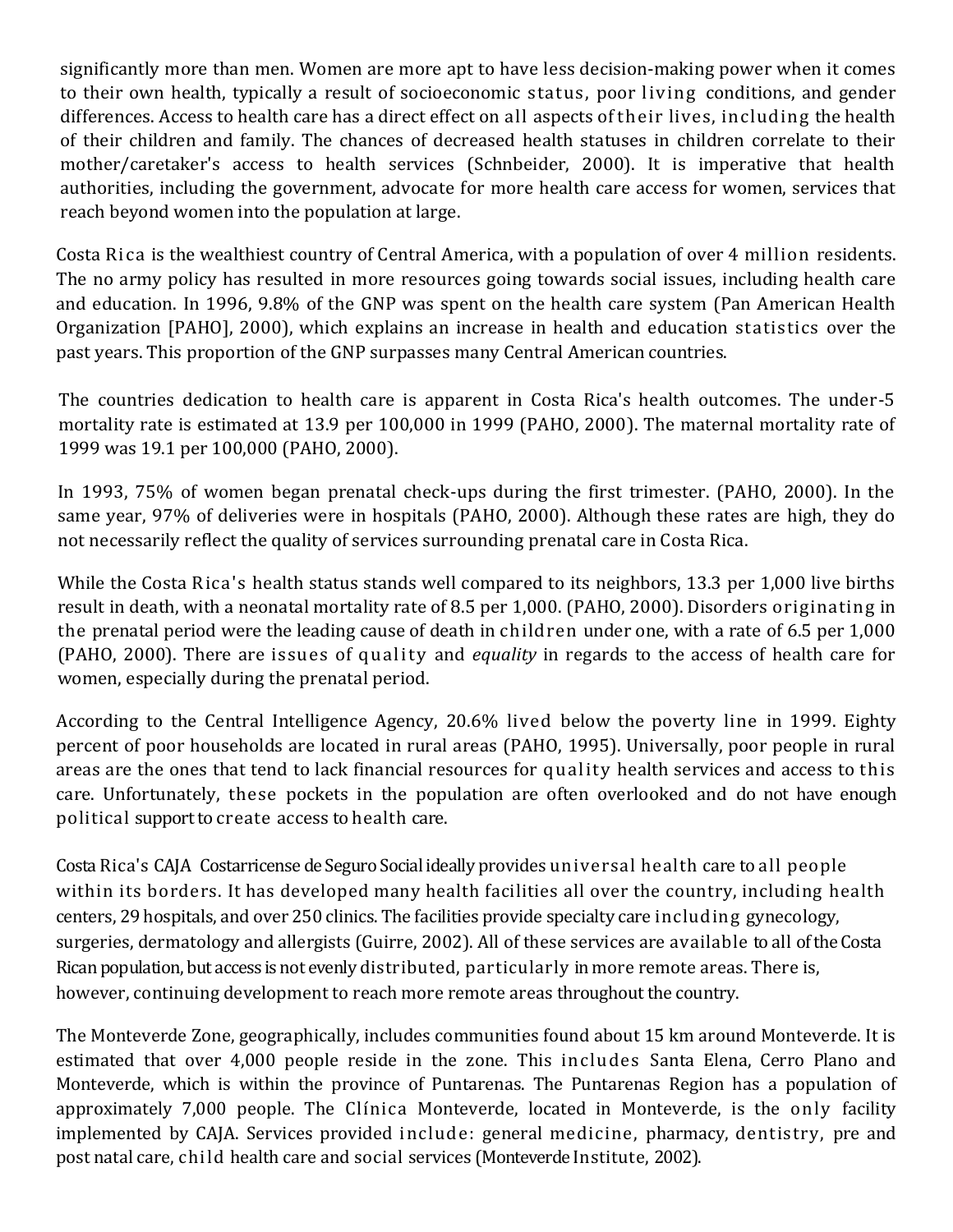# **Research Methods**

The study was a qualitative analysis of access and utilization of health care services from the prenatal period through parturition in the Monteverde community. The design of the study followed a case study approach, consisting of in-depth interviewing. The decision to follow a case study design reflects the nature of the groups being studied and the desire to identify access, utilization, and satisfaction of women with health care services provided by the Clínica de Monteverde. A quantitative survey tool was also created to provide additional information regarding the satisfaction of women with services.

# *Participants*

The target population for the study included women of childbearing ages within the Monteverde Zone. The sampling frame consisted of women who received care at the Clínica Monteverde during the prenatal period through parturition. Due to time constraints, convenience sampling was used to obtain the sample for the interview portion of this study. Specifically, each team member approached two women, known to have a child and receive care at the Clínica Monteverde. An interview was then arranged, and if necessary, the help of a translator. Convenience sampling was also used to reach women with the survey tool. The research team approached women at various sites in Santa Elena, Cerro Plano, and the Monteverde Institute area. Nine women participated in the in-depth interview phase of the study and 21 women were selected to participate in the survey phase of the study.

# *Measures of Instrumentation*

Variables of interest were measured through semi-structured in-depth interviews and a survey (See Appendix la). For the survey phase, the questions were open ended in an effort to avoid influencing participant responses. The interviewer asked questions regarding the prenatal and postnatal care, as well as satisfaction with that care. The interviews were designed to assess the overall utilization, access and satisfaction of care provided to women in the Monteverde community during pregnancy. The survey tool (See Appendix 1b) utilized a Likert scale to measure satisfaction with services provided by the Clínica Monteverde.

# *Data Collection Procedures*

Participants for the study were recruited using a convenience sampling of women within the Monteverde community. The researcher team recruited 9 women for in-depth semi-structured interviews and 21 women for the satisfaction survey. Each survey took approximately 10 minutes to complete. Each interview was approximately one hour in length. Notes were taken and transcribed for analysis. Interviews were arranged at the convenience of the participant and where necessary, the availability of a translator. The research team asked follow-up questions to the initial prompts and used probing questions to elicit information related to the research topic. Demographic information on age, number of children, education, and job was also collected. The participant was informed that demographic information was needed for statistical purposes only and is useful in gaining an understanding of additional correlations that may exist between services and satisfaction.

# **Analysis**

# *Analysis of Interviews*

Interviews were transcribed and checked for accuracy. Analysis of transcribed interviews was conducted. Transcripts from each participant were analyzed and each response was segmented to allow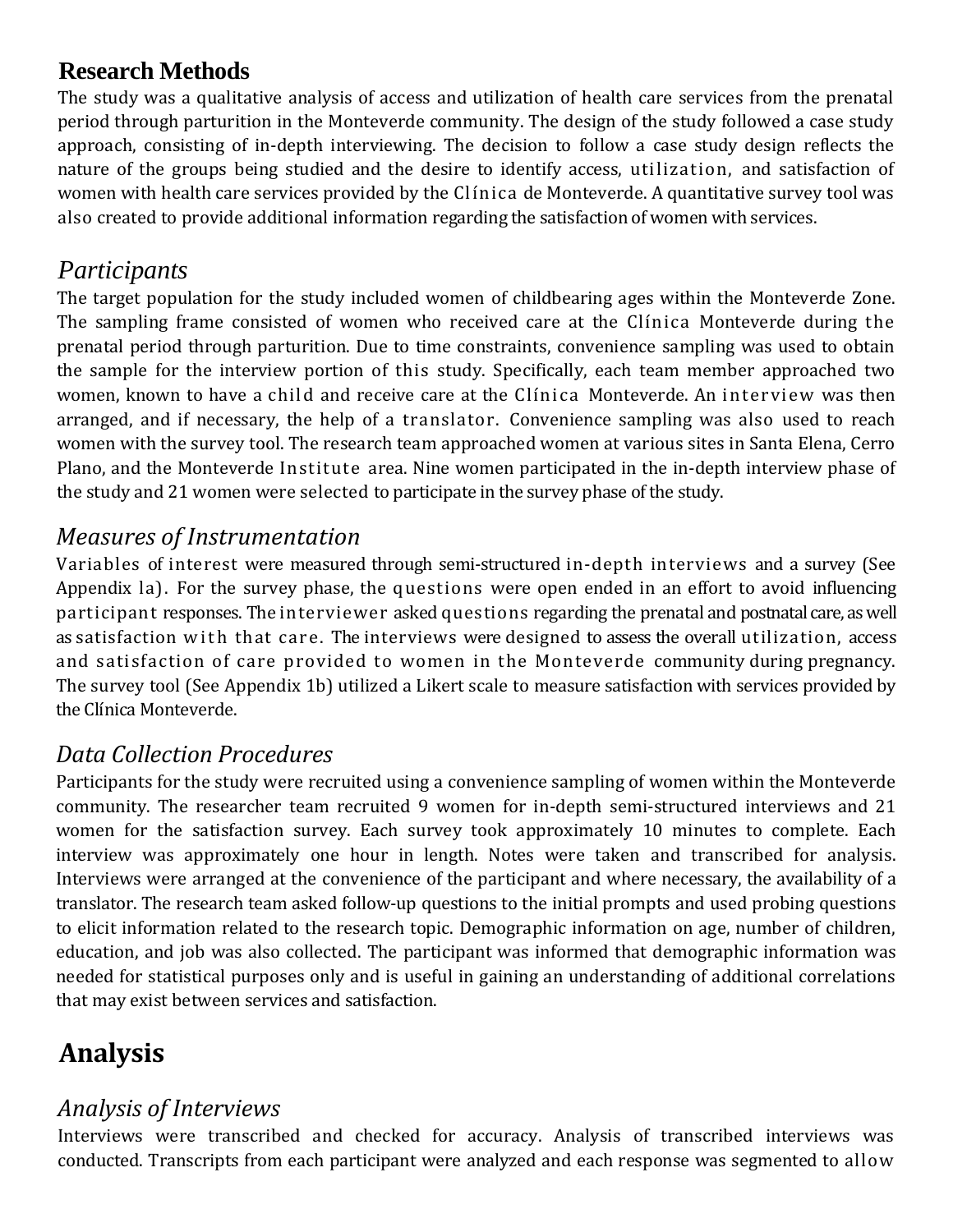for the extraction of themes and a comparison of participants. A comparison across interview texts was conducted to determine common themes. Context units were also used to compare the number of times certain themes occur across the set of interview texts. The interview texts were used to develop a codebook. An initial code list was developed and then open coding was used to identify more codes. Codes were applied to responses and the results analyzed. Common themes, beliefs, and values will be determined.

# *Analysis of Satisfaction Survey*

Data collected through the satisfaction survey were tabulated and the results quantified. Bivariate statistics were used to determine levels of satisfaction of clinic care and services, frequency of usage, and hospitals of delivery.

# **Findings**

## *Interviews*

In-depth interviews were conducted with 9 women from the Monteverde zone. The interview tool was utilized to ensure consistency among interviews. Through the use of this tool, a number of common themes were discovered. It is to be emphasized that many participants expressed satisfaction with different aspects of the clinic. However, this research project attempts to expose areas of improvement of women's access and utilization of Clínica Monteverde's health services from the prenatal period through parturition.

Five main themes were consistently mentioned by all nine interview participants. The themes were:

- 1. Health Professional Services
- 2. Waiting Time
- 3. Access to Health Services
- 4. The Need for More Services
- 5. Prenatal and Postnatal Services

# *Health Professional Services*

The majority of the women felt there were many issues involving physicians when it came to assessing their satisfaction with Clínica Monteverde. Among those interviewed, there was a general consensus that they could never develop a rapport with a physician because there was a constant influx of new doctors at the clinic. It was reported that the physicians are "young and fresh out of medical school." Many of the women believed that because the doctors were young and new to the field, they did not have extensive experience to treat patients. The women sited incidences of inappropriate medications given to patients and serious misdiagnoses, which threatened the life not only of the mother but also the unborn baby. Participants noticed inconsistent quality of care in their experiences and the need for more doctors. Some women felt that if there were more doctors, they would not be overwhelmed with many patients and could afford to give more individual attention, hence enhance the quality of services.

The following is a story told by one of the participants. Such traumatic stories were consistent throughout the interviews. The women interviewed felt that this story highlighted the inexperience of the doctors at the clinic and the results of such inexperience.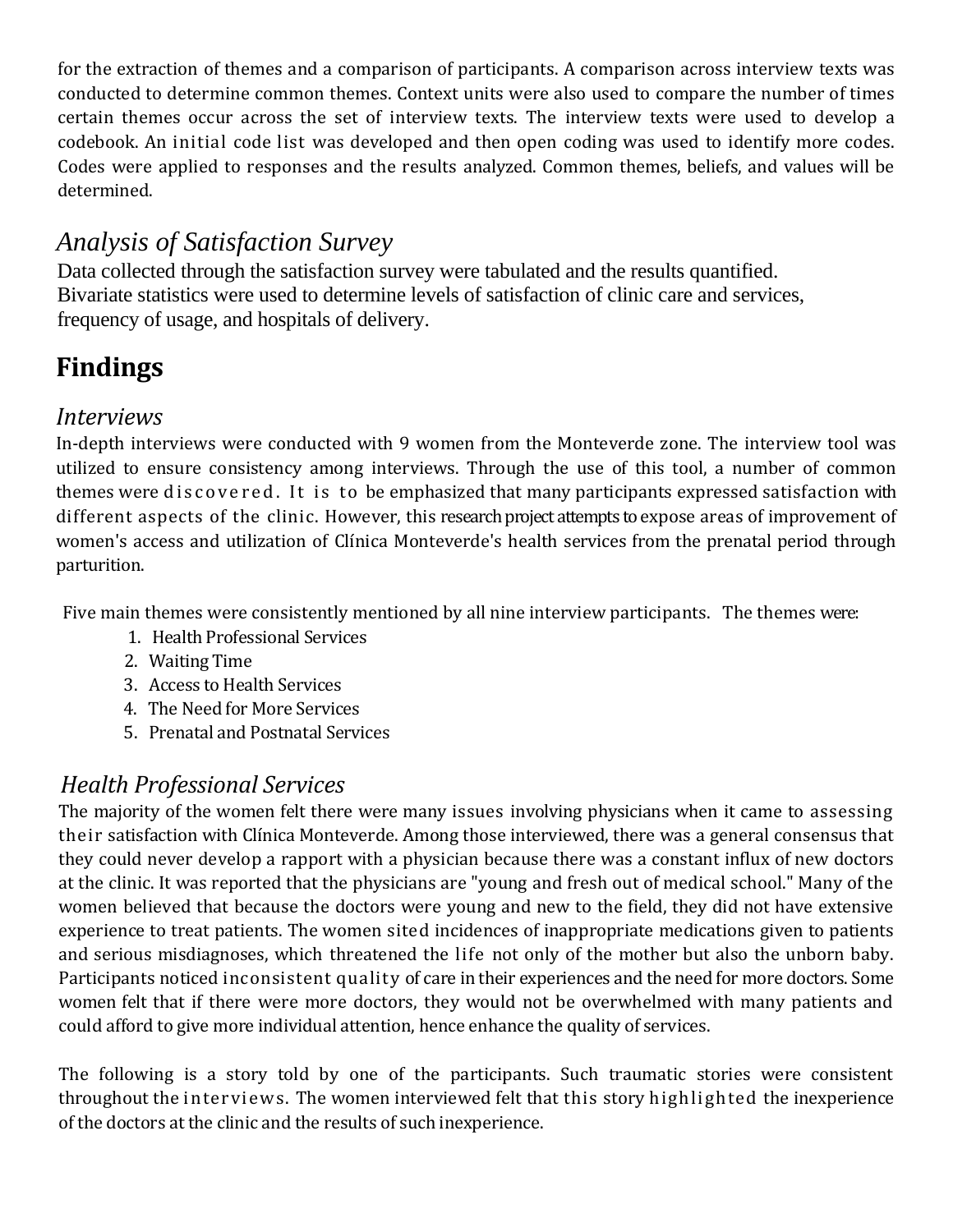*Sample testimony: A woman went to the doctor because she didn't feel the baby moving and she was worried. The doctor told her that the baby was sleeping. Even when she insisted that something was wrong, he told her that there was nothing to worry about and sent her home. Later, the baby was a stillborn. She knew something was wrong but was undermined by the doctor.*

The participants reported a general sense of satisfaction with the nurses at the clinic. The nurses were perceived to pay attention to the patients and were sympathetic to their needs. It was also mentioned that the women appreciate the house visits done by nurses for child immunizations and blood pressure measurements. Many of the participants cited that the nurses were a helpful and important part of their healthcare services and helped to enhance the quality health services.

There was, however, mention of some dissatisfaction by interviewees with the staff at the clinic. They reported the staff was "too slow" in their functions and not considerate of the patients' time. These descriptions supported an image of inefficiency. However, it was cited by the majority of that participants that better health care services were provided if the patients knew someone at the clinic. It is important to note ,that this was mentioned as fact by both women who did know someone who worked at the clinic, and therefore felt the received better care, as well as those who did not know someone at the clinic, and felt they witnessed unfair treatment.

#### *Waiting time*

All of the interviewees made points related to the waiting time. It was emphasized by all of the participants that they had to wait, one way or another, for health services. They all felt that this wait time was far too long. Frustration, anger and lack of trust seem to result from the long waits that seem to be experienced by everyone. Factors that may play a role in the wait include inefficient staff, not enough doctors, or non-convenient access to the health service desired.

*Sample testimony: One woman had a hard time getting time off of work to see a doctor. She made an appointment with the clinic, only to wait from 8am to 2pm. At 2pm she was finally told that the doctor could not see her and she would have to rearrange another time to come in. She was frustrated because not only did she-lose a whole day's pay, she still was not able to see a doctor and had to come back again. She claimed that only in private clinics are appointments truly met on time, but you have to pay for this private service.*

This story highlights a problem faced by many women in the Monteverde community. The clinic serves areas such as San Luis, which is currently cut off due to road closures. Patients from this area have to leave up to 2 hours before a scheduled appointment, only to wait. Women continually cited that appointment times are not adhered to and wait times usually take up the entire day. This makes attending regular appointments extremely difficult, especially for women who are working, raising a family, and on limited income, and creates a barrier to accessing health care.

#### *Access to Health Services*

Women reported the hours of the clinic were inconvenient, especially in emergency situations. Women also cited that they had to pay for after hour services. As a result of this, the women interviewed claimed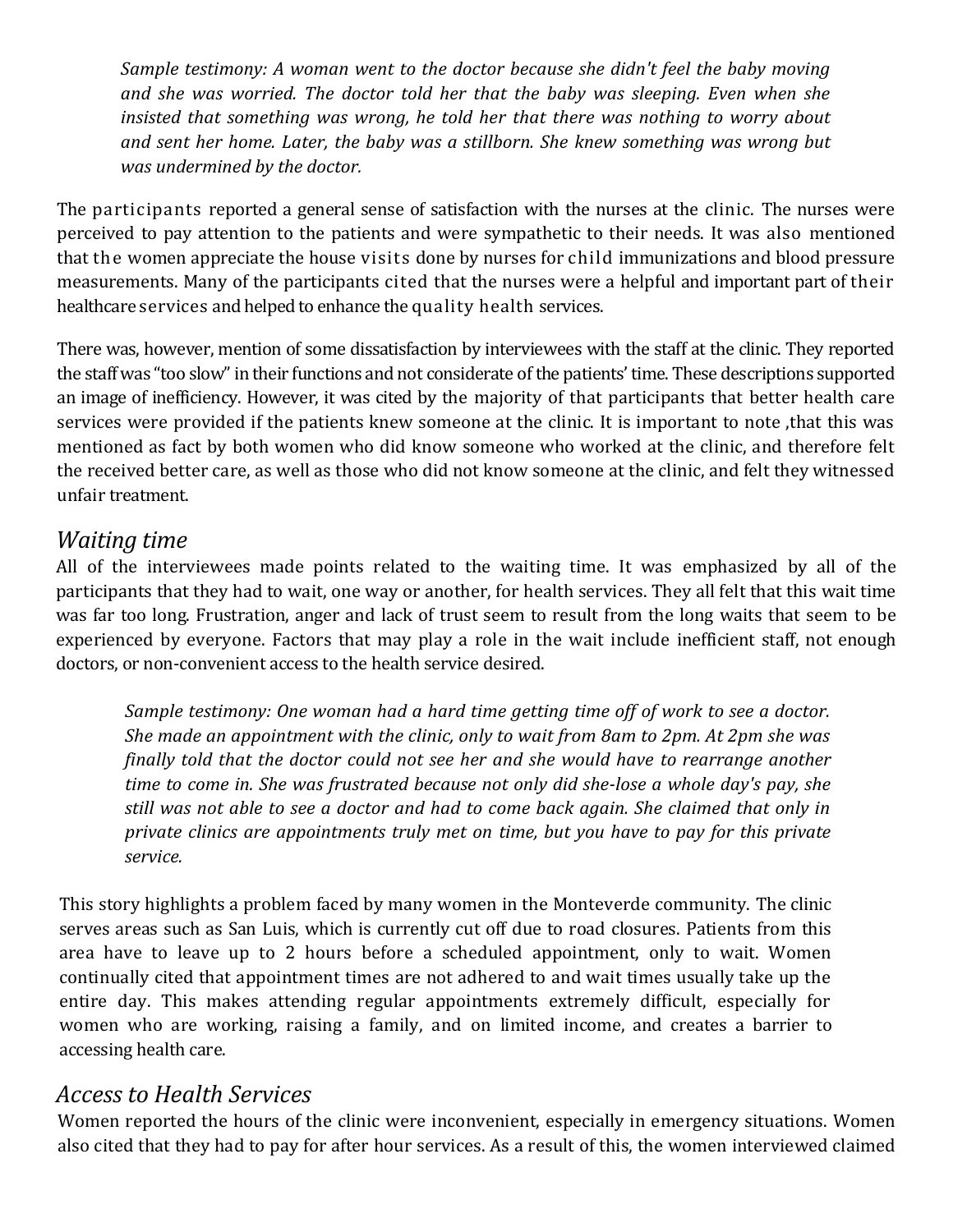that many people wait until the next day for health care services, despite their dire need to see a doctor.

The Clínica Monteverde does not have birthing facilities. Therefore, all participants reported the birth of their children elsewhere. Most of these births occurred outside the Monteverde Zone. The women traveled to Puntarenas or San Jose, which involved a minimum of *2* hours commute, highlighting the need for more services, as well as a birthing unit/neonatal unit at the clinic to avoid the long distances traveled.

# *Need for Additional Services*

Many women felt there was a need for more doctors. Some women tended to think that if more physicians were available, waiting time would decrease, the quality of health care services would improve, and more attention could be spent on each patient. Comments justified the lack of quality was due to the extreme patient load physicians endured each day. Women also reported a need for a laboratory in the clinic. Some women go to the clinic for yearly check-ups, including a pap smear, which aren't conducted by gynecologists. Others, however, did not rely on the clinic for gynecological services, citing both the need for a laboratory and the nature of the exam. The women interviewed believed that a laboratory could produce results from tests in a timely manner. Currently, women have been known to wait 3-5 months for test results. There was also a perceived need for more specialists including an additional dentist and gynecologist. Women reported that they depended on private clinics for tests and ultrasounds during their pregnancy.

Most women travel to the hospital for childbirth via the Red Cross ambulance or they choose to stay with family in cities with hospitals, Puntarenas, San Ramon or San Jose. Some of the women interviewed had negative experiences with the Puntarenas hospital and would ideally prefer to go to a San Jose hospital. However, the official procedure in Monteverde is to go to the clinic, where an ambulance will be called to take the patient to Puntarenas.

# *Prenatal & Postnatal Services*

It was also repeatedly cited that women are utilizing the prenatal and postnatal services offered by Clínica Monteverde. The check-ups include: nutrition education, abdomen measurements and exams, and encouragement of breast-feeding. Two of the interviewees cited that there were no pelvic exams at clinic, possibly due to a lack of a gynecologist. Others emphatically stated that they only went to the clinic for noninvasive procedures but utilized private physicians for all invasive exams. Postnatal care was utilized for the following services: removal of stitches, after birth check-ups, and immunizations for babies.

## *Satisfaction Survey*

A survey was conducted to test the satisfaction of women, of child bearing age, with the services provided by Clínica Monteverde. Twenty-five women were contacted and asked about their experiences with the Clinic. Of those women, 21 filled the survey out to completion and the results were quantified.

The mean age of women contacts was 32.4 years, with ages ranging between 21 and 53. The women had an average of 2.4 children, with ages ranging from one month to 31 years. Women were asked to record the birth weight of their youngest child. Of the women, 15 responded. The mean birth weight for youngest child in this group was 3153.2 grams, a healthy birth weight, consistent with the birthing standards of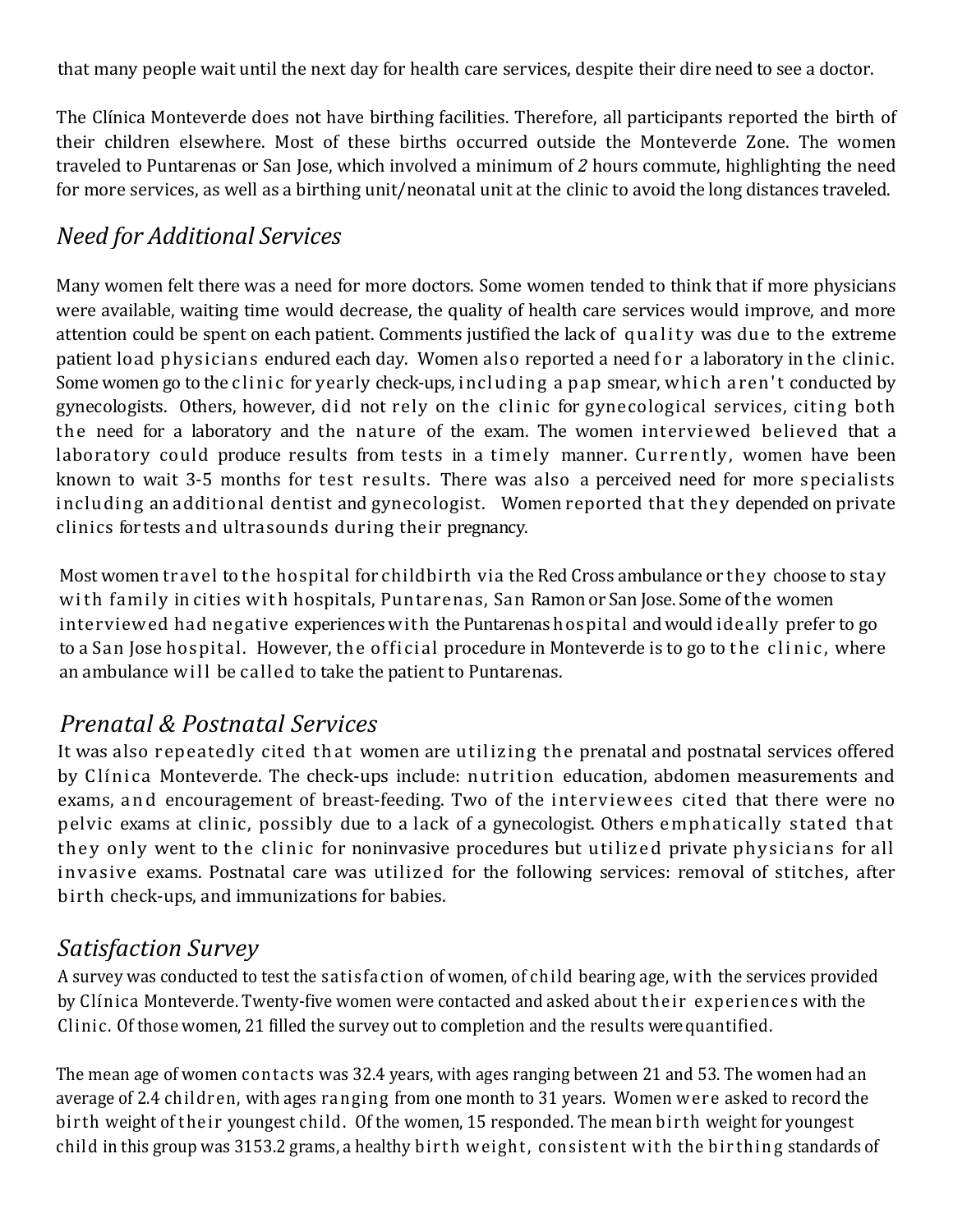Costa Rica. Questions regarding clinic usage, frequency of use, and start of care were also asked. Of th e women surveyed, 18 had prenatal care at the clinic, 3 did not (See Table 1). As mentioned before, prenatal care is essential to the health and wellbeing of a child. In the population surveyed all of the women sought some sort of prenatal care. Women were also questioned about the frequency of prenatal care and their start date. Thirteen of the women responded to the question, 4 women did not respond and 4 others haddata that was not usable. Although variation existed in the frequency of care, the vast majority of women received care monthly. The majority of women also began care in the first trimester, 30% began care within the first month, 15% within the  $2^{nd}$  month, and 38% in the third month. It is important to note that two women did not begin care until the 7<sup>th</sup> and 8<sup>th</sup> month of pregnancy. These women were correlated with the lowest birth weights of their children (See Chart 3). For improved outcomes, it is imperative to start care early in the pregnancy.

According to our survey, most women in the Monteverde Zone are aware of the need to start hea lth care early in their pregnancy. This is comparable with the prenatal care reported by Costa Rica, a country in which 75% of women receive prenatal care.

In the satisfaction survey, women also report utilizing postnatal care at the clinic. Of those surveyed, 81% reported having postnatal care at the clinic (See Chart 2). It is important, however, to note that when questioned about what they perceived to be postnatal services, the women responded that services included predominately services to their children, including vaccinations.

The women were then asked to use a scale to rate services at the clinic. Responses included Strongly Agree, Agree, Disagree, Strongly Disagree, and not applicable. The women were asked about their level of satisfaction with the women's services at the Clínica Monteverde. Of the women surveyed, the majority 67% stated that they agreed or strongly agreed that they were satisfied with services provided by the clinic (See Chart 4).

Women were also asked about their satisfaction with services provided during their last pregnancy. Seventy six percent of the women that responded said that they were satisfied with the services, while 20% disagreed or strongly disagreed with the statement. There was also a 5% non-response rate (See Chart 5). The research team feels that it is important to reach the 20% of the women that are not satisfied with prenatal services. Prenatal services are vital to the health and wellbeing of a child.

When asked about their satisfaction with services following pregnancy, 24% strongly agreed that they were satisfied with services, 52% agreed that they were satisfied. However, 24% disagreed that they were satisfied with services (See Chart 6). Based on the results of our interviews and with written comments on the survey tool, the women were, overall, generally satisfied with the postnatal services at the clinic, but again, it is important to note that these postnatal services do not include traditional postnatal care.

Women were asked to respond to their beliefs regarding preparation by the clinic for childbirth. Of the women that responded, 10% strongly agreed that the clinic prepared them for childbirth, 43% agreed that the clinic prepared them for childbirth, 24% disagreed, and there was a 10% non-response rate (See Chart 7). Many women provided comments and insight on this statement. Many felt that there was a need for additional services, including birthing classes, ultrasound facilities, and other means of preparation.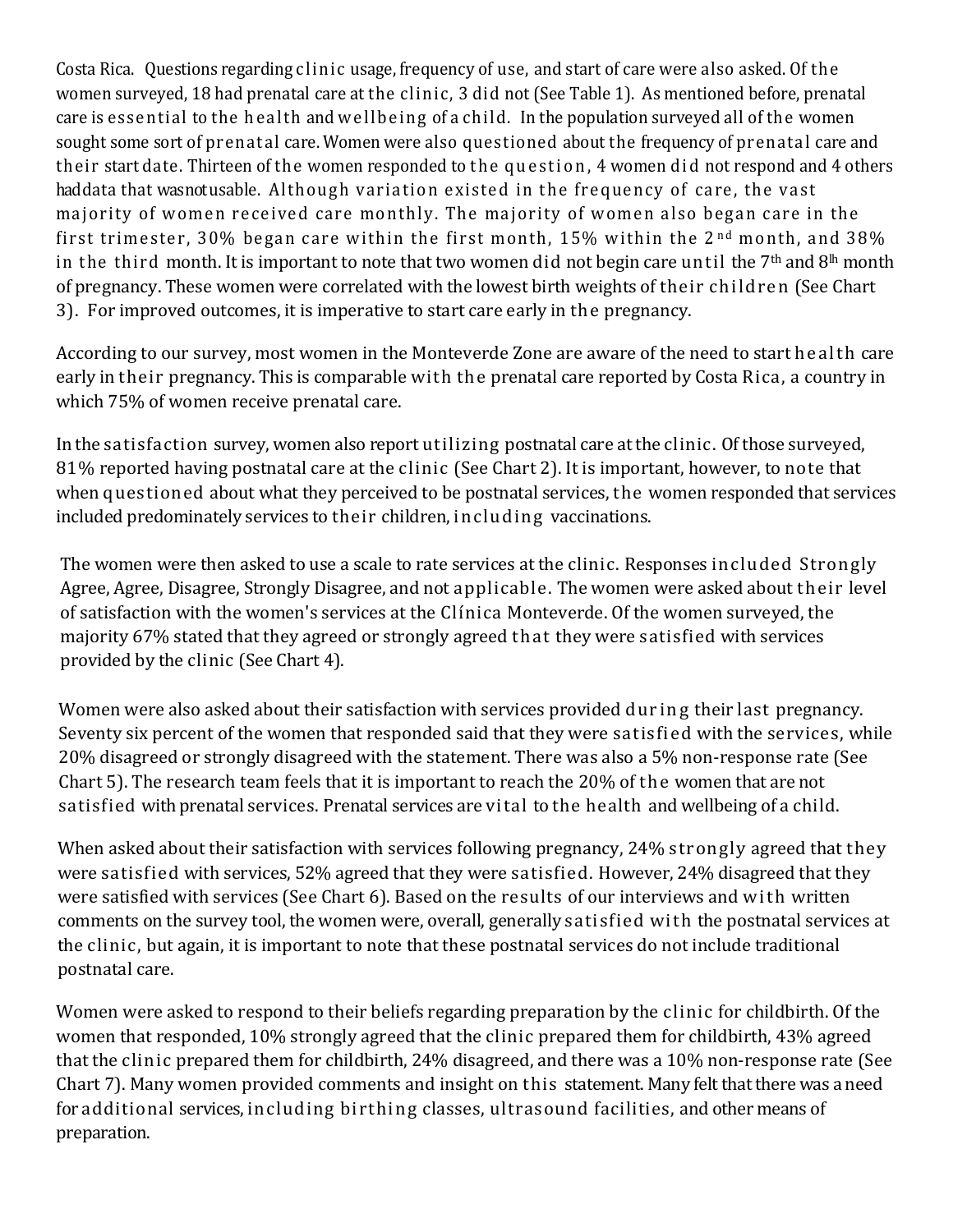Women were asked if they were satisfied with the doctors at the clinic. Fourteen percent strongly agreed that they were satisfied with the doctors and 38% agreed. However, of those questioned, 33% disagreed and 14% strongly disagreed to being satisfied with the doctors at the clinic. Although a slight majority of women were satisfied with the doctors at the clinic, 47% of women were not satisfied with the doctors at the clinic (See Chart 8). It is important to note that the greatest levels of dissatisfaction related with services provided by the Clínica Monteverde related to the services of the doctors. These findings were consistent with comments from the in-depth interview. Throughout the study, women cited concerns with the experience of doctors, as well as the availability and quality of services.

Women were then asked if they were satisfied with the support staff, including nurses, techs, etc. at the clinic. Of those that responded, 10% strongly agreed and 57% agreed that they were satisfied with the support staff. However, 24% disagreed and 5% strongly disagreed to being satisfied with the support staff at the clinic. There was a 5% non-response rate (See Chart 9). This high level of disagreement regarding satisfaction with support staff was consistent with comments regarding the efficacy of support staff, as discussed in the interview section. The final portion of the survey asked the participants what they liked most about the clinic (See Table I ) . The most common responses included the building/accommodations, services provided, and attention, particularly as provided by the nurses. Participants were also asked what they liked least about the clinic (See Table 2). Common responses included the wait time, poor services, and staff issues. Participants were asked what additional services the clinic could provide to better meet their needs (See Table 3). There were a host of responses, many of which related to more specially care. Responses also included the need for laboratory services, a birthing center, and H I V testing. There were also requests for more experienced doctors, better attention, a better referral service, and "Quality not quantity."

When asked what other changes they would suggest, respondents cited better service from the staff, more specially services, more experienced doctors, 24 hour services, and the ability to perform exams daily.

# **Discussion/ Interpretation of Findings**

Based on our research, we have concluded that the Monteverde Clinic is not meeting the complete needs of the community. While many of the services provided by the clinic are utilized by the community and are important in maintaining overall health, there are important services that are not being provided. In addition, there is concern over some of the services already in place, as well as issues with accessibility of the clinic for many residents of the community.

This study focused on the quality and accessibility of services provided by the Clínica Monteverde from the prenatal period through parturition in the Monteverde zone. We found that the majority of those surveyed received both prenatal and postnatal, 86% and 81% respectively. However, experiences differed by participant. Most women in the community received some type of prenatal care monthly but services such as ultrasounds were not accessible through the Clínica Monteverde and only those who used private doctors, or went to the larger hospitals were able to receive this service.

The majority of women responded favorably to services offered by the clinic during the prenatal phase through parturition. However, concerns were present and there was an apparent discrepancy between interviews and written comments and positive ratings of services. The highest level of disagreement was in regards to satisfaction with doctors at the clinic. Forty seven percent of women disagreed or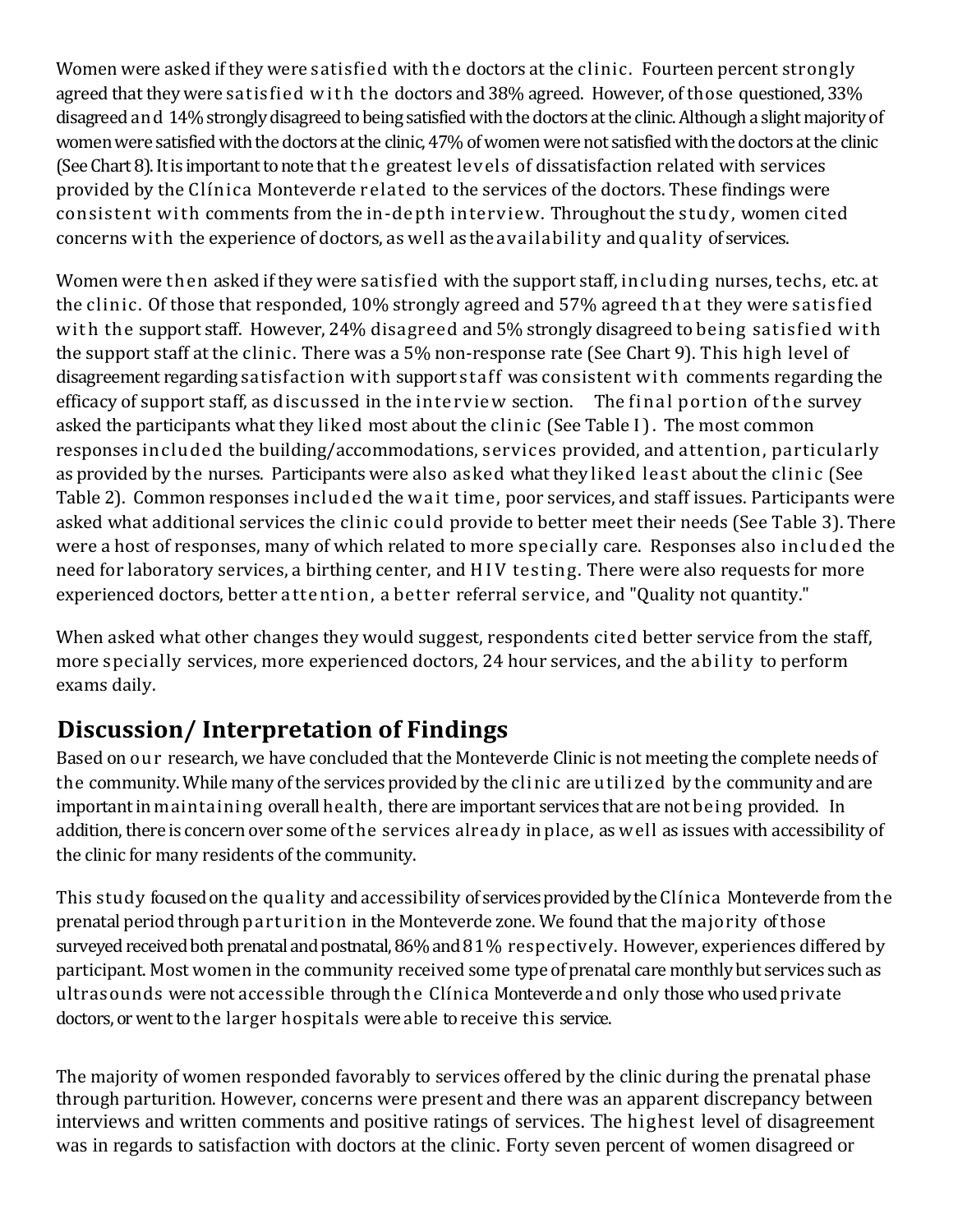strongly disagreed to being satisfied with the doctors at the clinic. This theme was supported by the in-depth interviews. According to the women interviewed and surveyed, there are concerns over the experience of the doctors at the clinic and their ability to provide quality health care. This was a common concern among all interviewees and survey participants. There were also concerns over the amiability of the staff, their education, and the quality of service they provided.

It is also important to note that although 76% of women reported that they were satisfied with postnatal services, these services were often associated with the care of the child as well as the mother in this community. Many also reported the use of a private doctor instead of the clinic, for both birthing and pediatric care. The frequent or preferred use of private physicians when it can be afforded may indicate a lack of quality service available to those who use the public services. The lack of birthing facilities is also a major area of concern for women in the Monteverde zone.

Although the study focused on women of childbearing age, the interviews and comments from the survey highlighted the need for more specialty services. A major criticism was the lack of specialty services provided. Some of the most common services the community would like to see include a radiology unit, pediatrician, a birthing unit, and ultrasounds services. Other services people would like to see include podiatry, gynecology, HIV/AIDS testing, ophthalmology, and psychiatry services. Many of the services can be accessed by the community, but it is often a timely process that includes travel to hospitals which are located hours away. Some people simply have trouble leaving for this amount of time or lack the funding and resources to make this trip possible.

Members of the Monteverde zone expressed concern over some services provided by the clinic. All of the women interviewed discussed the long wait times at the clinic and the inefficiency of services. One of the most frequent complaints was the inadequacy of laboratory services. Women told stories of waiting months for labs to get results, or not getting results back at all. Often times, the child was born before the lab results were returned. The lack of adequate laboratory services also overlaps with emergency care. Without proper access to laboratory assessments, it is very difficult to handle emergency situations. These emergency laboratories are especially important in the western biomedical system, a system by which Costa Rica has developed their healthcare.

## **Limitations**

While the research team made every effort to conduct a research project with sound design and implementation, a number of limitations existed. The greatest limitation faced was the time constraints placed on the teams. For a sound study, it is important to have a representative sample. However, based on time limitations, a convenience sample had to be utilized for this study. Therefore, we are unable to say that this survey is representative of the entire Monteverde Community. Time limitations also played a role in the quantity of participants in the study. A total of 9 interviews and 21 surveys were conducted. A larger sample size is needed to ensure appropriate representation.

Another limitation (need by the research team was the language barrier. None of the team members are fluent Spanish speakers. Therefore, a translator had to be present for most interviews. This leads to the possibility of losing valuable information in the translation and creates an additional barrier to already difficult questions. In other cases, the participant spoke English. However, for all of the women, Spanish is not the ir first language and questioning was often difficult.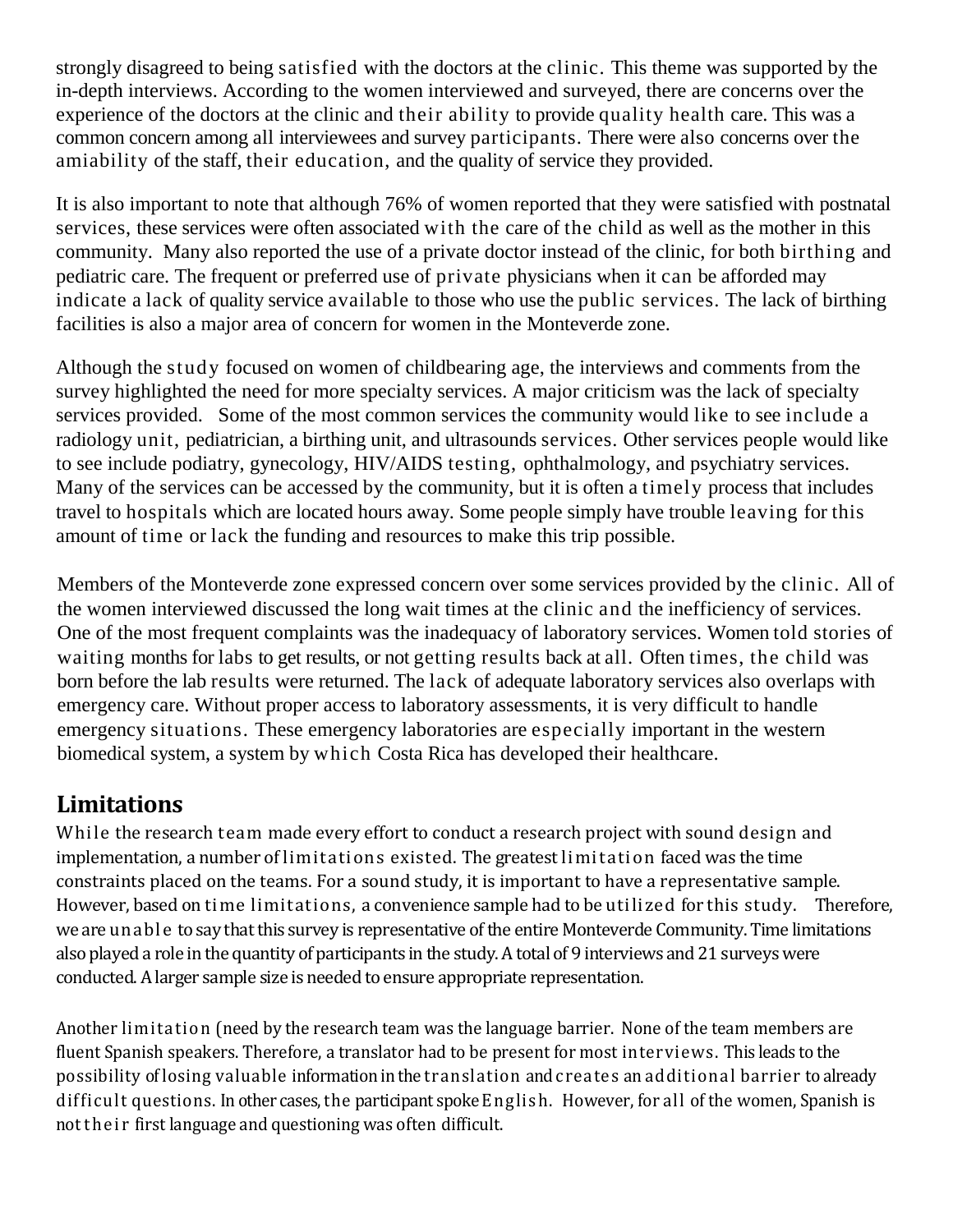# **Recommendations**

Ultimately, our study found that a large portion of the community is very concerned with the quality of health services they receive, and the problems of accessing maternal healthcare in the Monteverde community. In order to better assess these problems and to improve the overall satisfaction of the community, more work will need to be. This is only a short list of suggestions those future studies may be *able* undertake.

- *A study including interviews with the clinic staff assessing their concerns and suggestions regarding future improvements in service and direction of the clinic.* This would provide recognition of the limitations the clinic staff has, and also another voice towards the improvement of the clinic. We feel that having community members and medical practitioners working together will only help to improve the quality and satisfaction of care.
- More research information including survey and interview data is needed. In order to belter evaluate the problems with the clinic, and to prioritize the problems that need changing most, it is essential that more information be collected. Due to the small amount of data was collected and size of the area in which we collected it from, many concerns may have been missed. Therefore, it is vital to obtain more information, in order to decide what the major concerns of the entire community.
- Obtain further information on the standards in prenatal/postnatal care. We were unable to determine what the community felt were the "normal" practices surrounding prenatal/postnatal care. It is also important to examine the recommendations for care provided by the medical staff at the clinic. This will offer possible explanations regarding clinic utilization, and satisfaction with care.
- A *study comparing quality and satisfaction provided by public and private doctors. This is extremely* important in assessing the discrepancy in care between socio-economic classes, and the ability of public healthcare to meet the needs of the community. Preliminary research indicates that those who can afford private healthcare do. It is important lo examine the reasons why.
- Further research on the birth outcomes of this community. Due to the absence of a birthing facility in the Monteverde community, the hospital in Puntarenas provides the closest service. It is important to assess how well the clinic in Santa Elena is handling emergency births, and if the three-hour drive between these areas are having an effect on birth outcomes.

# **References**

Guirre, E. (2002). Lecture: The evolution of Costa Rica's health care system and current activities and structure. June 23, 2002.

Pan American Health Organization [PAHO]. (2000). Summary from Health in the Americas: Health Situation Analysis and Trends Summary [electronic version]. Retrieved July 17, 2002 from [http://www.paho.org/English/SHA/prflcor.htm.](http://www.paho.org/English/SHA/prflcor.htm)

PAHO. (1995). Country Health Profile: Costa Rica. Retrieved June 8, 1995 from [http://165.158.1.110/english/sha/prflcor.html.](http://165.158.1.110/english/sha/prflcor.html)

Schneider, M. (2000). Introduction to Public Health. Gaithersburg: Aspen Publishers.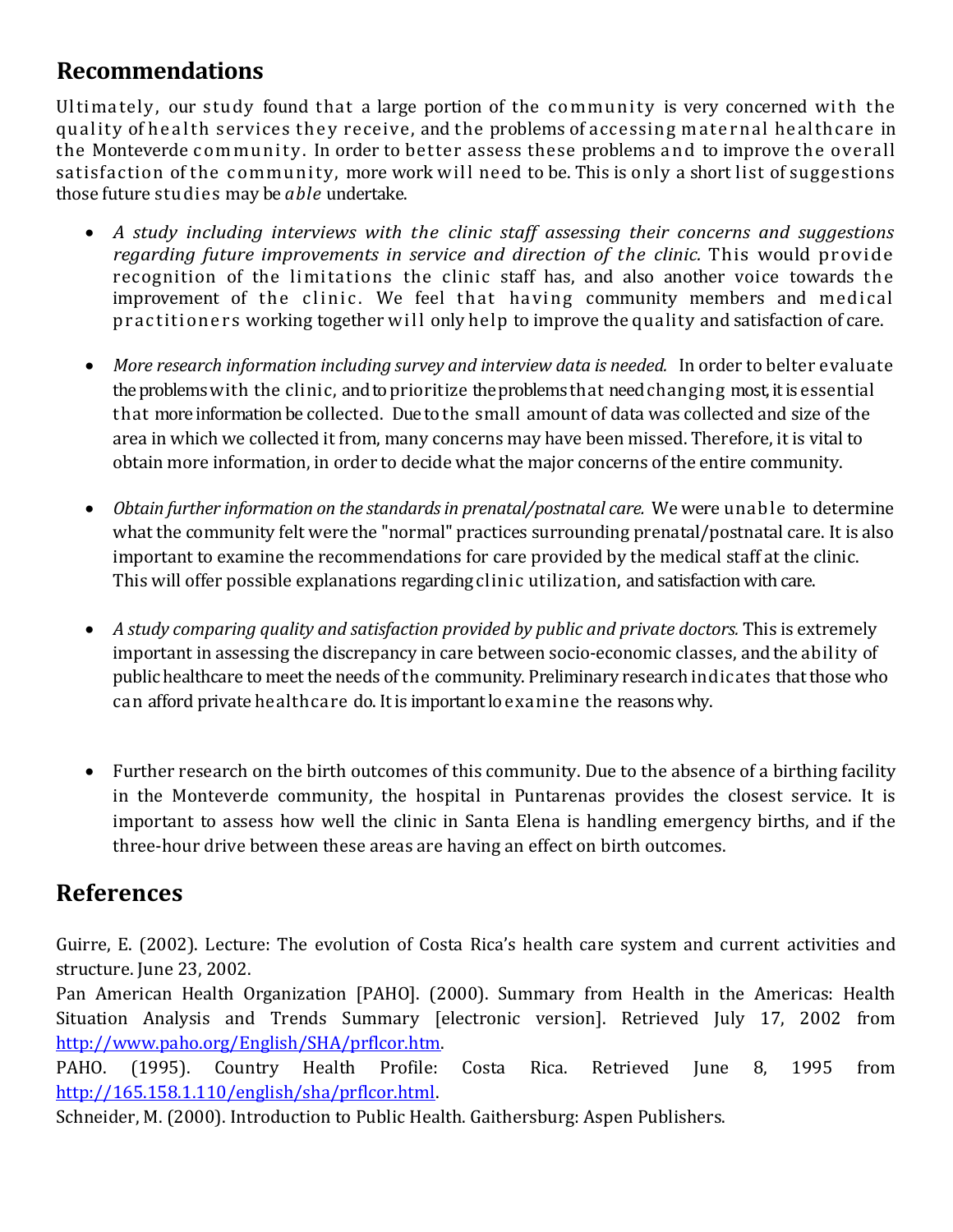#### **Appendix 1a. – In-depth Interview Tool**

- 1. Please tell me a little bit about yourself?
- 2. Please tell me a little about your experiences with the clinic here in Monteverde.
- 3. Do you have yearly gynecological exams at the clinic?
	- a. Why/why not?
	- b. What are some barriers?
- 4. How many children do you have?
- 5. How did you prepare for child care?
- 6. When you were pregnant, did you visit the clinic during your pregnancy
	- a. For prenatal care?
	- b. How many times?
	- c. When did you begin care? (What trimester)
	- d. If not did you get care elsewhere?
		- i. For prenatal care?
		- ii. How many times?
- 7. Did you have an ultrasound?
- 8. Were there any complications with your pregnancy?
- 9. Where did you actually give birth to your child?
	- a. Please tell me a little about your experiences there?
	- b. Why did you choose to go there?
	- c. How was your treatment at the hospital different from the clinic?
	- d. How long did you stay?
	- e. Did you have natural child birth or a Cesarean section?
- 10. Did you receive any postnatal treatment? If so where?
	- a. Please tell me a little about your postnatal experience.
- 11. In general, how do you feel about the services provided by the clinic?
	- a. What are some services that you like? Why?
	- b. What are some services that you don't like? Why?
- 12. If you could change anything about the clinic what would it be?
- 13. Do you have anything that you would like to add?

Demographics:

Name Age Number of children, sex and age Income Education

Race/ethnicity

#### **Appendix 1b –Satisfaction Survey**

¿Cuantos años tiene? ¿Hasta que grado estudio? ¿Cuantos niños tiene?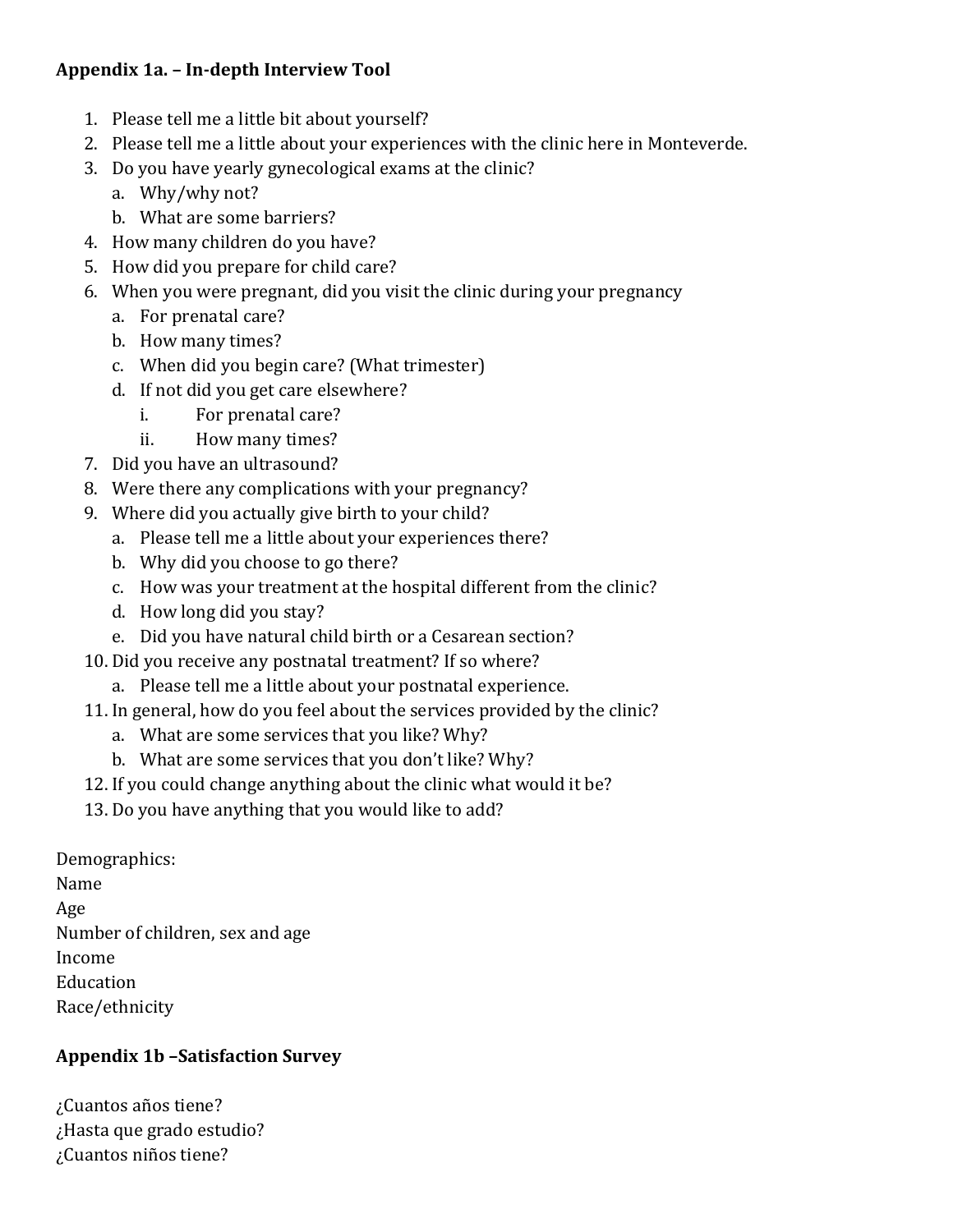¿Cuales son las edades de sus niños? ¿Peso al nacer del niño menor? ¿Antes de que su niño menor naciera, usted fue a la clínica para recibir servicios? ¿Que tan frecuente? ¿En que mes empezó a ir? ¿Después de que el bebe nació, recibio servicios en la clínica? ¿Cuando estaba embarazada alguna vez tuvo que buscar asistencia médica en otra parte? ¿Donde tuvo su último niño? ¿Porque escogió ese sitio? ¿Usted tiene carro? ¿Usted tiene horno microondas?

#### **Marque una respuesta para cada una de las preguntas:**

Estoy satisfecha con los servicios para mujeres en la clínica.

- a. Muy de acuerdo
- b. De acuerdo
- c. En desacuerdo
- d. Muy en desacuerdo
- e. No aplica

Estoy satisfecha con el cuidado que la clínica me dio durante mi último embarazo.

- a. Muy de acuerdo
- b. De acuerdo
- c. En desacuerdo
- d. Muy en desacuerdo
- e. No aplica

Estoy satisfecha con el cuidado que la clínica me dio después de que mi bebe nació.

- a. Muy de acuerdo
- b. De acuerdo
- c. En desacuerdo
- d. Muy en desacuerdo
- e. No aplica

Creo que la clínica prepara bien a las mujeres para el parto.

- a. Muy de acuerdo
- b. De acuerdo
- c. En desacuerdo
- d. Muy en desacuerdo
- e. No aplica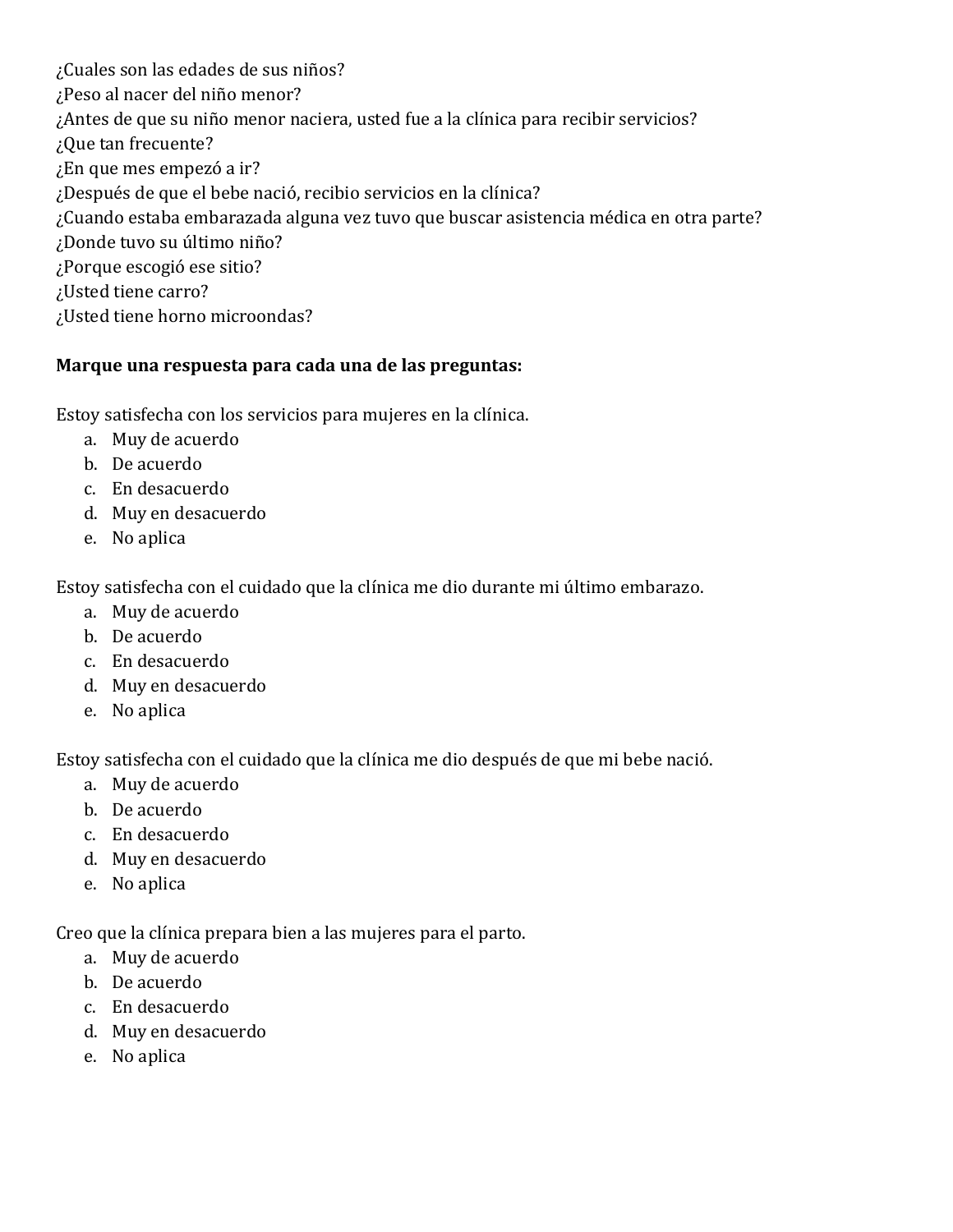Estoy satisfecha con los médicos de la clínica.

- a. Muy de acuerdo
- b. De acuerdo
- c. En desacuerdo
- d. Muy en desacuerdo
- e. No aplica

Estoy satisfecha con el personal de apoyo (enfermeras, techs, etc) de la clínica.

- a. Muy de acuerdo
- b. De acuerdo
- c. En desacuerdo
- d. Muy en desacuerdo
- e. No aplica

¿Que es lo que más le gusta de la clínica?

¿Que es lo que menos le gusta de la clínica?

¿Que servicios adicionales podría ofrecer la clínica para servirle mejor?

¿Que otros cambios sugeriría?

Comentarios adicionales.

#### **Appendix 3 – Tables**

#### **Table 1. What do you like most about the clinic?**

| The building/accommodations              | 10 |
|------------------------------------------|----|
| Dental services                          | 3  |
| Attention to people                      |    |
| Provision of care                        |    |
| Quality of nurses                        |    |
| Kind and respectful doctors              |    |
| Doctors in charge of nights and weekends |    |
| Not having to pay for services           |    |
|                                          |    |

#### **Table 2. What do you like least about the clinic?**

| Wait time                                              | 4 |
|--------------------------------------------------------|---|
| Poor service in general                                |   |
| Poor emergency services                                |   |
| Staff                                                  |   |
| Cleaning women are in the dental exam room during exam |   |
| Attention given to people                              |   |
| Bureaucracy in providing services                      |   |
| Difficulty in making appointments (Dental)             |   |